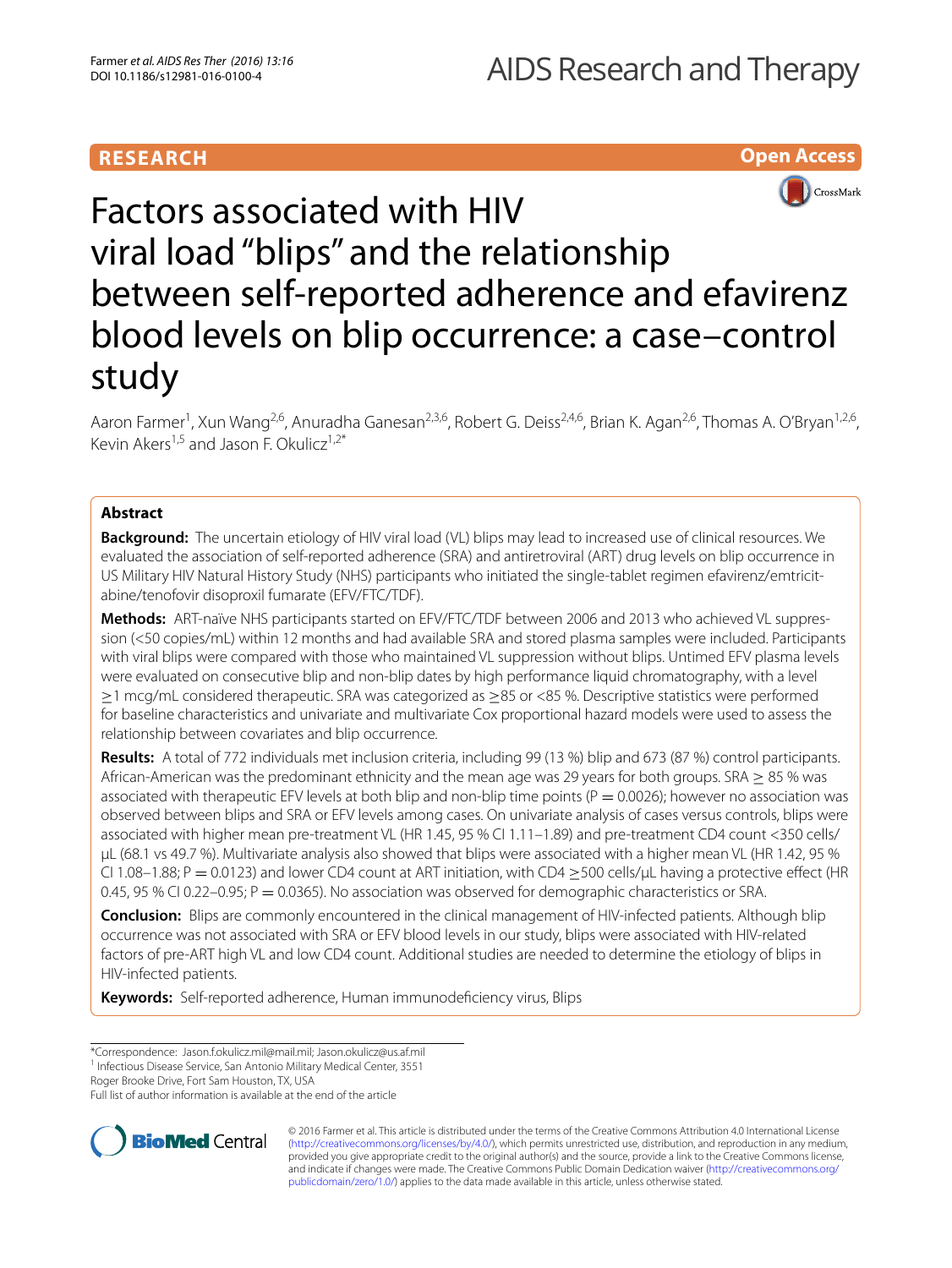## **Background**

The principal goal of antiretroviral therapy (ART) is to achieve long-term maintenance of VL suppression during the course of HIV treatment [[1\]](#page-6-0). VL "blips" are defined as transient, low-level increases in HIV viral load followed by return to suppression without a change in therapy [[2–](#page-6-1)[4\]](#page-6-2). The appearance of blips may result in greater use of resources, such as more frequent VL monitoring, and can lead to concerns about the efficacy and durability of the ART regimen [[2,](#page-6-1) [5\]](#page-6-3). The underlying etiology for blips is uncertain. Proposed explanations for the appearance of blips include transient increases in viral production due to fluctuations in adherence [\[6](#page-6-4)], concurrent illnesses or vaccinations [\[7](#page-6-5), [8\]](#page-6-6), and artifact due to variability in the VL assay [\[9](#page-6-7)[–11\]](#page-6-8). Another possibility, with considerable clinical implications, is that blips may represent ongoing low-level viral replication and may ultimately result in virologic failure and the development of drug resistance [[10,](#page-6-9) [12](#page-7-0)[–15\]](#page-7-1).

A previous study of 194 ART-experienced patients with blips on multi-tablet regimens (MTRs), anchored by protease inhibitors (PIs) or non-nucleoside reverse transcriptase inhibitors (NNRTIs), found a marginal association between blips and self-reported adherence (SRA) [\[16\]](#page-7-2). However, no association between blip frequency and blood levels of PIs or NNRTIs was observed and assessments of NRTI concentrations were not performed. In contrast, a separate study using MTRs noted decreased adherence the week prior to blip appearance [[6\]](#page-6-4). One limiting factor to both of these studies was the use of MTRs rather than single-tablet regimens (STRs) since there may be differential adherence to the individual medications in MTR regimens [\[17–](#page-7-3)[19\]](#page-7-4). These limitations in MTR studies make it challenging to determine a potential association between adherence and drug levels in the appearance of blips.

The STR era commenced in 2006 with the US Food and Drug Administration (FDA) approval of the first single-tablet regimen efavirenz/emtricitabine/tenofovir disoproxil fumarate (EFV/FTC/TDF) [[20\]](#page-7-5). STRs have major advantages over MTRs for the study of blips. First, reported adherence is inclusive of all medications in the regimen. Second, obtaining therapeutic drug levels for a single drug infers adherence to all components of the regimen, thereby eliminating the potential for differential adherence to regimen components and reducing cost of drug level assessments.

To minimize or eliminate the potential confounders of MTR regimens in prior blip studies, we retrospectively analyzed the occurrence of blips in US Military HIV Natural History Study (NHS) participants who initiated the single-tablet regimen EFV/FTC/TDF. The first aim of this study was to evaluate the factors associated with blip occurrence in NHS participants on EFV/FTC/TDF. The second aim was to evaluate correlation of SRA and untimed EFV blood levels from repository specimens for those experiencing blips.

## **Methods**

The NHS is a prospective observational study of active duty US military members and beneficiaries infected with HIV. Participants are evaluated approximately every 6–12 months with data collected for demographics, medical diagnoses, laboratory monitoring, and HIV treatment outcomes. All participants enrolled provided written informed consent for this IRB-approved study and were  $\geq$ 18 years of age.

The NHS database was queried for ART-naïve participants treated with the single-tablet regimen EFV/FTC/ TDF between 2006 and 2013 and achieved VL suppression to <50 copies/mL within 12 months of ART initiation. Participants were divided into two groups, based on the presence or absence of blips during follow-up, in order to analyze the association of demographic and HIV-related factors with blip observations. Both the blip group and control group (no blips) maintained virologic suppression for at least 1 year. Blips were defined as transient VL values  $\geq$ 50 copies/mL, but less than 1000 copies/mL, with return to <50 copies/mL without a change in therapy.

Inclusion criteria for those in the blip group included both SRA assessment and repository plasma available on the date of blip occurrence as well as an additional timepoint either immediately before or after the blip date. Only the first blip episode was evaluated per patient. Adherence was evaluated using a standardized questionnaire at each clinical visit. The total percentage of adherence was assigned by the patient-reported percentage of doses missed within the last month. This questionnaire further classified any missed doses by time periods from greater than 1 month up to prior to the day of the visit. For data analysis, self-reported adherence was categorized as < or  $\geq$ 85 %, as this lower limit has been associated with maintenance of viral suppression [[17\]](#page-7-3). Each subgroup was then analyzed at blip and non-blip time periods. SRA for controls was measured at the first available time point  $\geq$ 1 year after ART initiation.

Untimed efavirenz levels were measured by highperformance liquid chromatography (HPLC) by the US Army Institute of Surgical Research laboratory at Fort Sam Houston, TX. Efavirenz was purchased from Sigma Aldrich (St. Louis, MO). Methanol and acetonitrile were HPLC grade and purchased from VWR (Radnor, PA). Ultrapure deionized water was generated using an Aqua Solutions Type I water purification system (resistivity  $\geq$  18.2 MΩ) and used in all applications. Efavirenz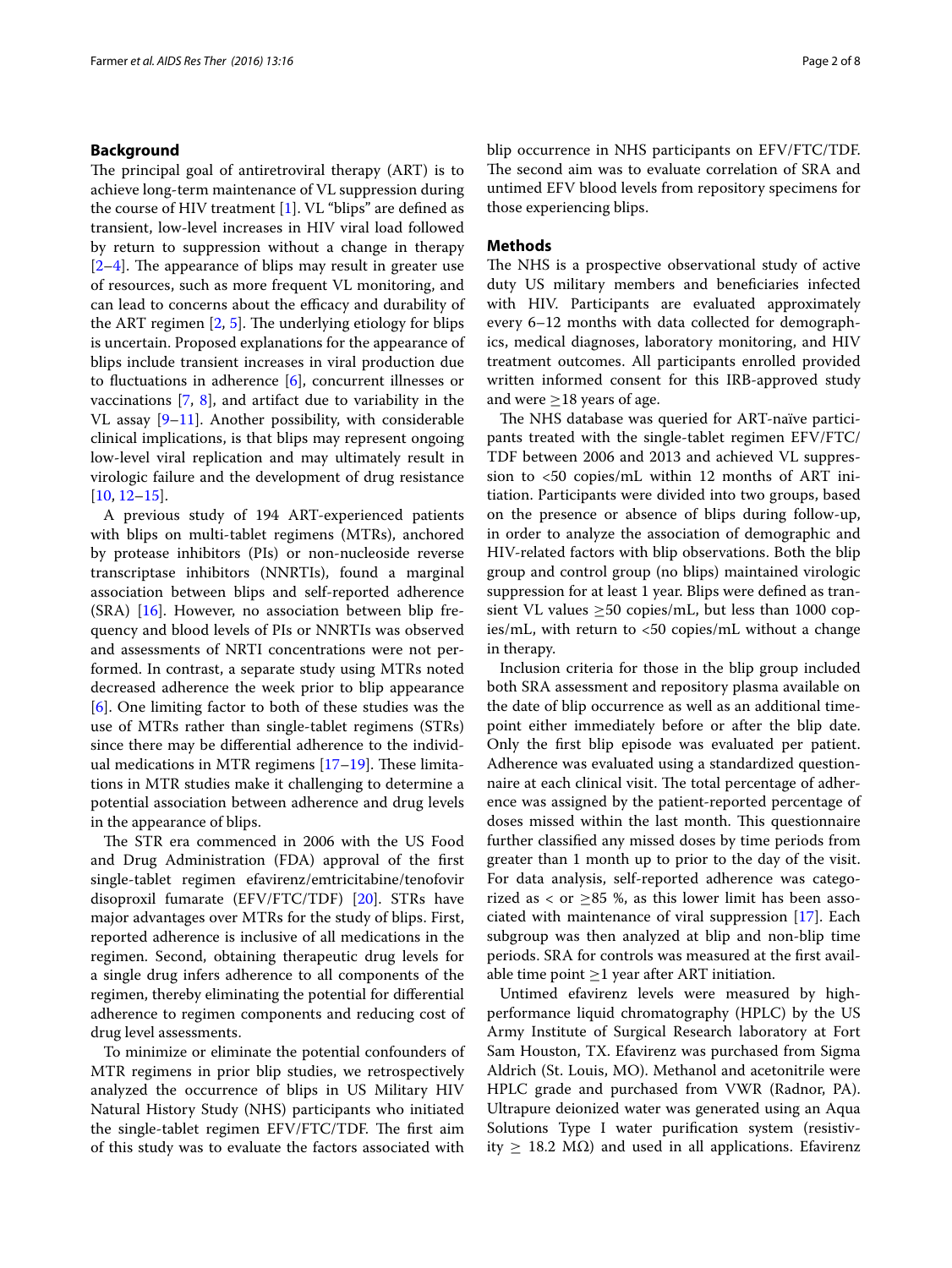stocks were prepared in methanol and then added to blank human plasma (Biological Specialty Corporation, Colmar, PA) as previously described [\[21\]](#page-7-6). Standards were prepared at 0.05, 0.1, 0.5, 1, 5, and 10 µg/mL and assayed in 250 µL aliquots. A full calibration curve was constructed at the beginning and end of the sample set, and their average values were used to assign concentrations to the subject samples. Two sets of validation standards at 0.05, 0.5, and 10 µg/mL were prepared in mobile phase and used to assess repeatability of the assay.

Efavirenz was quantified using a Dionex UltiMate 3000 HPLC (Thermo Fisher) according to the protocol described by Veldcamp et al. [\[21](#page-7-6)]. For efavirenz HPLC, the limit of detection (LOD) for the assay was  $0.05 \mu g$ / mL. The limit of quantification (LOQ), set at 10 times the LOD, was therefore 0.5 µg/mL. The average percent recovery for the five standard concentrations measured was 92 %. The variation of the assay was analyzed using validation standards in mobile phase. The coefficient of determination  $(R^2)$  values for the two calibration curves were 0.94 and 0.99. A level  $\geq$ 1 mcg/mL was considered therapeutic per DHHS guidelines [\[1](#page-6-0)] and EFV levels were dichotomized to therapeutic or subtherapeutic if above or below this threshold, respectively. These levels were obtained from the same specimens used for viral load to avoid discrepancies between different samples.

Descriptive statistics were performed to evaluate the baseline characteristics of the study population. All categorical variables were evaluated with either Fisher's exact test or the Chi square test when appropriate, and all continuous variables were tested by using Wilcoxon– Mann–Whitney test. Univariate and multivariate Cox proportional hazard models evaluated the association of blips and other covariates. All univariate factors were included in the multivariate models and removed in a stepwise fashion based on an alpha of 0.05. The final models were a priori adjusted for age at ART initiation, race (categorized as Caucasian, African-American, and Other), viral load and CD4 count at ART initiation, and SRA (categorized as < or  $\geq$ 85 %). Hazard ratios (HR) are reported with 95 % confidence intervals (CI). All tests were two-sided, and a P value less than 0.05 was considered statistically significant. Statistical analyses were performed using SAS version 9.4 (SAS Institute, Cary, NC).

## **Results**

A total of 772 participants met inclusion criteria, including 99 in the blip group and 673 in the control group (Table [1\)](#page-3-0). The majority of participants were male and the mean age at HIV diagnosis was similar in both groups (approximately 29 years). African-American was the most common race for both groups (49.5 and 41.3 %, respectively). The mean viral load at diagnosis was 4.6  $log_{10}$ copies/mL and 4.4  $log_{10}$ copies/mL (P = 0.0497) for blip and non-blip groups, respectively. Compared to controls at ART start, the blip group had a lower mean CD4 count (284  $\pm$  190 vs. 353  $\pm$  189 cells/ $\mu$ L; P = 0.0002) and higher mean  $log_{10}$  VL (4.8  $\pm$  0.9 vs. 4.5  $\pm$  1.0 copies/ mL;  $P = 0.0017$ ). The mean viral load at blip was 76 copies/mL (SD  $\pm$  52). The mean time from seroconversion to first ART was not significantly different (1.7  $\pm$  2.8 vs  $1.7 \pm 2.5$  years; P = 0.8564).

SRA was  $\geq$ 85 % for 84 of 99 blip patients (84.8 %) and 513 of 673 controls (76.2 %) (Table [2](#page-3-1)). When the time period was dichotomized into a missed dose last week or greater than 1 week ago, the majority of participants in each group reported a missed dose as occurring greater than 1 week ago [71 patients for blips (82.6 %) and 450 patients for controls (84.1 %)]. Only 19 patients (21.8 %) in the blip and 114 patients (21.3 %) in the control group reported missing any doses in the past 2 weeks.

Of the 198 blip and non-blip specimens analyzed (no efavirenz samples obtained from the control group), 16 (8 %) had EFV levels below therapeutic levels, including 7 of 99 (7 %) blip and 9 of 99 (9 %) non-blip time points  $(P = 0.77)$ . Among those with subtherapeutic EFV levels, adherence  $\geq$ 85 % was self-reported by 6 of 7 (85 %) and 8 of 9 (88 %) participants on blip and non-blip dates, respectively (P = 1.00). SRA  $\geq$ 85 % was associated with therapeutic EFV levels at both blip and non-blip time points ( $P = 0.0026$ ).

In univariate analyses for blip participants compared to controls (Table [3](#page-4-0)), higher mean VL at ART initiation (HR 1.45, 95 % CI 1.11–1.89) and greater percentage of pre-treatment CD4 count <350 cells/µL (68.1 vs 49.7 %) were associated with blips. On multivariate analysis including demographic and HIV characteristics as well as adherence (Table [4\)](#page-5-0), higher mean VL (HR 1.42, 95 % CI 1.08–1.88) at ART initiation was significantly associated with blip occurrence. A CD4 count greater ≥500 showed a protective effect against blip occurrence (HR 0.45, 95 % CI 0.22–0.95).

## **Discussion**

In this study, we sought to evaluate adherence and the occurrence of VL blips in patients taking a once-daily STR. The etiology of blips is unclear with prior studies reporting conflicting data on the effect of adherence [\[5](#page-6-3), [6,](#page-6-4) [22](#page-7-7)]. In this highly adherent population, there was no significant association between blip occurrence and SRA or EFV levels. These results suggest that blip observations can be explained by factors other than self-reported adherence and blood levels of ART.

Initial studies evaluating blips and adherence used multi-drug, multi-tablet regimens, which may have affected the ability to draw accurate conclusions [[2,](#page-6-1) [5](#page-6-3),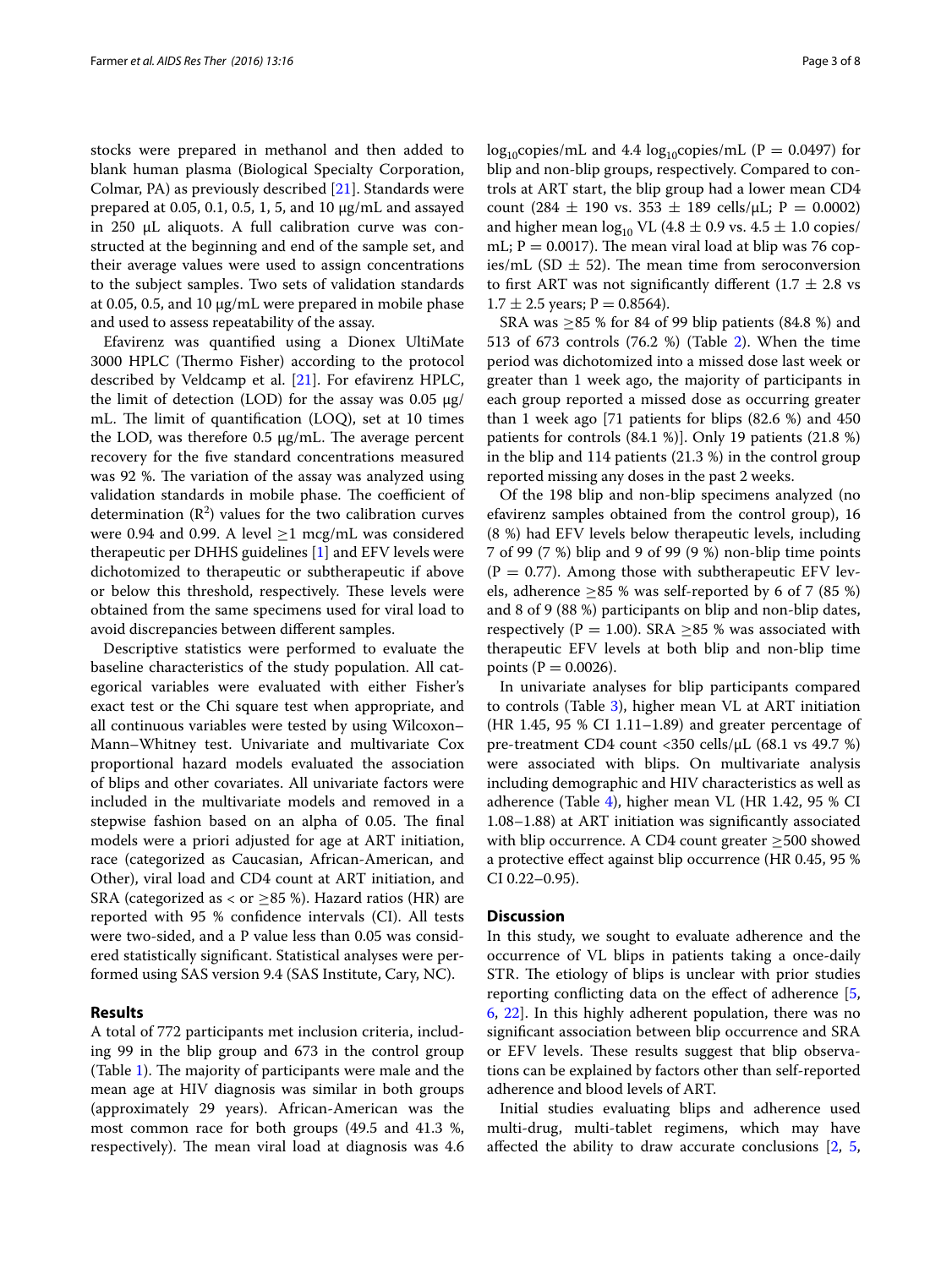## <span id="page-3-0"></span>**Table 1 Baseline characteristics of NHS participants**

| 99<br>29.1 (12.6)<br>29.8 (12.4) | 673<br>29.1 (12.8)                                                                                                                                                                                                             |                                                                                                                            |
|----------------------------------|--------------------------------------------------------------------------------------------------------------------------------------------------------------------------------------------------------------------------------|----------------------------------------------------------------------------------------------------------------------------|
|                                  |                                                                                                                                                                                                                                |                                                                                                                            |
|                                  |                                                                                                                                                                                                                                | 0.4881                                                                                                                     |
|                                  | 0.6(0.6)                                                                                                                                                                                                                       | 0.1704                                                                                                                     |
| 1.7(2.8)                         | 1.7(2.5)                                                                                                                                                                                                                       | 0.8564                                                                                                                     |
|                                  | 630 (93.6)                                                                                                                                                                                                                     |                                                                                                                            |
| 5(5.1)                           | 43 (6.4)                                                                                                                                                                                                                       |                                                                                                                            |
|                                  |                                                                                                                                                                                                                                | 0.1599                                                                                                                     |
|                                  | 267 (39.7)                                                                                                                                                                                                                     |                                                                                                                            |
|                                  | 278 (41.3)                                                                                                                                                                                                                     |                                                                                                                            |
|                                  | 128 (19.0)                                                                                                                                                                                                                     |                                                                                                                            |
| 432 (308)                        | 439 (265)                                                                                                                                                                                                                      | 0.2258                                                                                                                     |
|                                  |                                                                                                                                                                                                                                | 0.4664                                                                                                                     |
|                                  | 181 (29.9)                                                                                                                                                                                                                     |                                                                                                                            |
|                                  | 188 (31.1)                                                                                                                                                                                                                     |                                                                                                                            |
|                                  | 236 (39.0)                                                                                                                                                                                                                     |                                                                                                                            |
|                                  | 353 (189)                                                                                                                                                                                                                      | 0.0002                                                                                                                     |
|                                  |                                                                                                                                                                                                                                | 0.0022                                                                                                                     |
|                                  | 305 (49.7)                                                                                                                                                                                                                     |                                                                                                                            |
|                                  | 190 (30.9)                                                                                                                                                                                                                     |                                                                                                                            |
| 8(8.5)                           | 119 (19.4)                                                                                                                                                                                                                     |                                                                                                                            |
| 4.8(0.9)                         | 4.5(1.0)                                                                                                                                                                                                                       | 0.0017                                                                                                                     |
|                                  | 0.6(0.6)<br>0.7(0.6)<br>1.7(2.5)<br>724 (93.8)<br>48 (6.2)<br>305 (39.5)<br>327 (42.4)<br>140 (18.1)<br>437 (273)<br>214 (30.7)<br>213 (30.6)<br>269 (38.6)<br>340 (194)<br>369 (52.1)<br>212 (29.9)<br>127 (17.9)<br>4.5(1.0) | 94 (94.9)<br>38 (38.4)<br>49 (49.5)<br>12(12.1)<br>33 (36.3)<br>25(27.5)<br>33 (36.3)<br>284 (190)<br>64(68.1)<br>22(23.4) |

Data expressed as N (%) or mean (SD)

*ART* antiretroviral therapy

## <span id="page-3-1"></span>**Table 2 Self-reported adherence**

| Characteristic                         | All        | <b>Blip group</b> | Control group | P value |
|----------------------------------------|------------|-------------------|---------------|---------|
| Total self-reported adherence (%)      |            |                   |               | 0.1603  |
| $\geq 85$                              | 597 (96.2) | 84 (97.7)         | 513 (96.1)    |         |
| < 85                                   | 23(3.8)    | 2(2.3)            | 21(3.9)       |         |
| Last time missed a dose                |            |                   |               | 0.2097  |
| Last week                              | 100(16.1)  | 15(17.4)          | 85 (15.9)     |         |
| Longer than last week                  | 521 (83.9) | 71 (82.6)         | 450 (84.1)    |         |
| Missed a dose in the last weekend      |            |                   |               | 0.1528  |
| <b>No</b>                              | 572 (93.2) | 80 (93.0)         | 492 (93.2)    |         |
| Yes                                    | 42(6.8)    | 6(7.0)            | 36(6.8)       |         |
| Total missed doses in the last 2 weeks |            |                   |               | 0.1297  |
| 0                                      | 489 (78.6) | 68 (78.2)         | 421 (78.7)    |         |
| 1 or more                              | 127(20.4)  | 17 (19.5)         | 110(20.6)     |         |
| All doses                              | 5(0.8)     | 2(2.3)            | 3(0.6)        |         |
| Don't know                             | 1(0.2)     | 0(0.0)            | 1(0.2)        |         |

Data expressed as N (%) or mean (SD)

[6\]](#page-6-4). With the increasing availability of STRs, it has been shown that adherence is increased compared to MTRs, even in difficult to treat populations [\[17](#page-7-3), [19\]](#page-7-4). In addition, a meta-analysis of once versus twice daily therapy showed a difference in favor of the once daily regimen, where the mean adherence for STRs in treatment-naïve patients was 82–99.8 %  $[18]$  $[18]$ . Based on these studies, we used the single-tablet regimen EFV/FTC/TDF to avoid potential confounding of differential adherence for different tablets in the regimen, and our observed adherence of 97 % by SRA and >95 % by drug levels is consistent with prior results [\[15](#page-7-1)].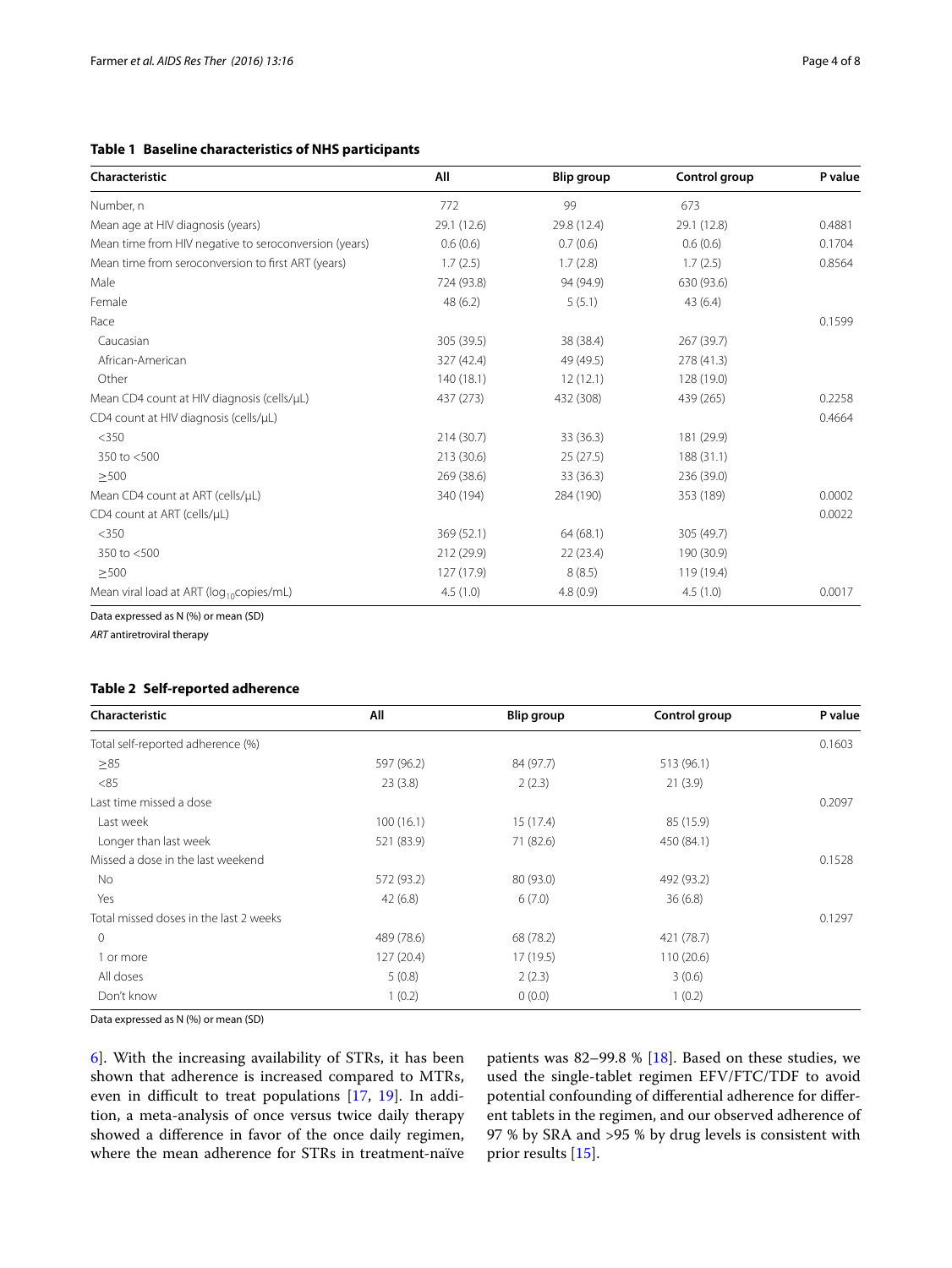## <span id="page-4-0"></span>**Table 3 Unadjusted cox proportional hazard model for blip participants compared to controls**

|                                                            | <b>Blip group</b><br>N (%) or mean (SD) | Control group<br>N (%) or mean (SD) | Univariate hazard<br>ratio (95 % CI) | P value |
|------------------------------------------------------------|-----------------------------------------|-------------------------------------|--------------------------------------|---------|
| Number, n                                                  | 99                                      | 673                                 |                                      |         |
| Demographics                                               |                                         |                                     |                                      |         |
| Mean age at ART (years)                                    | 34.4 (14.9)                             | 32.9 (13.4)                         | 1.00 (0.98,1.02)                     | 0.9756  |
| Mean age at HIV diagnosis (years)                          | 29.8 (12.4)                             | 29.1 (12.8)                         | 1.00 (0.98,1.02)                     | 0.7467  |
| Gender                                                     |                                         |                                     |                                      |         |
| Male                                                       | 94 (94.9)                               | 630 (93.6)                          | Ref                                  |         |
| Female                                                     | 5(5.1)                                  | 43(6.4)                             | 0.66(0.27,1.63)                      | 0.3735  |
| Race                                                       |                                         |                                     |                                      |         |
| Caucasian                                                  | 38 (38.4)                               | 267 (39.7)                          | Ref                                  |         |
| African-American                                           | 49 (49.5)                               | 278 (41.3)                          | 1.22 (0.80,1.86)                     | 0.3632  |
| Other                                                      | 12(12.1)                                | 128 (19.0)                          | 0.73(0.38, 1.39)                     | 0.3332  |
| Time from HIV negative to seroconversion<br>(years)        | 0.7(0.6)                                | 0.6(0.6)                            | 1.24 (1.04,1.49)                     | 0.0186  |
| Time from seroconversion to first ART (years)              | 1.7(2.8)                                | 1.7(2.5)                            | 1.02(0.95, 1.11)                     | 0.536   |
| Viral load at HIV diagnosis (log <sub>10</sub> copies/mL)  | 4.6(0.9)                                | 4.4(1.0)                            | 1.32 (0.99,1.76)                     | 0.0577  |
| Viral load at ART initiation (log <sub>10</sub> copies/mL) | 4.8(0.9)                                | 4.5(1.0)                            | 1.45 (1.11,1.89)                     | 0.0064  |
| Viral load at ART Initiation                               | 69,368 (115,313)                        | 32,281 (86,112)                     | 1.00 (1.00,1.00)                     | 0.3596  |
| CD4 cell count at HIV diagnosis (cells/mL)                 | 432 (308)                               | 439 (265)                           | 1.00 (1.00,1.00)                     | 0.2717  |
| CD4 cell count at HIV diagnosis (cells/mL)                 |                                         |                                     |                                      |         |
| $<$ 350                                                    | 33(36.3)                                | 181 (29.9)                          | Ref                                  |         |
| 350 to <500                                                | 25(27.5)                                | 188(31.1)                           | 0.74(0.44, 1.24)                     | 0.2563  |
| $\geq$ 500                                                 | 33 (36.3)                               | 236 (39.0)                          | 0.78(0.48, 1.27)                     | 0.3223  |
| CD4 cell count at ART initiation (cells/mL)                | 284 (190)                               | 353 (189)                           | 1.00 (1.00,1.00)                     | 0.0553  |
| CD4 cell count at ART initiation (cells/mL)                |                                         |                                     |                                      |         |
| $<$ 350                                                    | 64(68.1)                                | 305 (49.7)                          | Ref                                  |         |
| 350 to <500                                                | 22(23.4)                                | 190 (30.9)                          | 0.61(0.38,0.99)                      | 0.0472  |
| $\geq$ 500                                                 | 8(8.5)                                  | 119 (19.4)                          | 0.39(0.19, 0.82)                     | 0.0131  |
| HIV medication adherence history                           |                                         |                                     |                                      |         |
| Self-reported antiretroviral drug adherence (%)            |                                         |                                     |                                      |         |
| $\geq 85$                                                  | 96 (98.0)                               | 637 (96.2)                          | Ref                                  |         |
| <85                                                        | 2(2.0)                                  | 25(3.8)                             | 0.52(0.13, 2.10)                     | 0.358   |
| Self-reported last time missed a dose                      |                                         |                                     |                                      |         |
| Last week                                                  | 16(16.3)                                | 98 (14.8)                           | Ref                                  |         |
| Longer than last week                                      | 82 (83.7)                               | 563 (85.2)                          | 0.88(0.52, 1.51)                     | 0.6532  |
| Self-reported missed a dose in the last weekend            |                                         |                                     |                                      |         |
| Yes                                                        | 3(3.1)                                  | 45 (6.8)                            | Ref                                  |         |
| No                                                         | 95 (96.9)                               | 612 (93.2)                          | 0.44(0.14, 1.40)                     | 0.166   |
| Self-reported total missed doses in the last 2 weeks       |                                         |                                     |                                      |         |
| $\circ$                                                    | 80 (81.6)                               | 529 (80.0)                          | Ref                                  |         |
| 1 or more                                                  | 18 (18.4)                               | 126 (19.1)                          | 0.94(0.56, 1.57)                     | 0.809   |
| All                                                        | 0(0.0)                                  | 4(0.6)                              |                                      |         |
| Don't know                                                 | 0(0.0)                                  | 2(0.3)                              |                                      |         |

Data expressed as N (%) or mean (SD)

*ART* antiretroviral therapy

Although SRA has been shown to have high sensitivity (95 %) and positive predictive value (84 %) for adherence in comparison with untimed drug levels, we chose to measure both in this study, as overestimation by SRA has been previously reported [[23](#page-7-9), [24](#page-7-10)]. No significant differences were shown between adherence by SRA or blood levels. Although the levels for efavirenz were untimed, this is unlikely to have affected the results given the long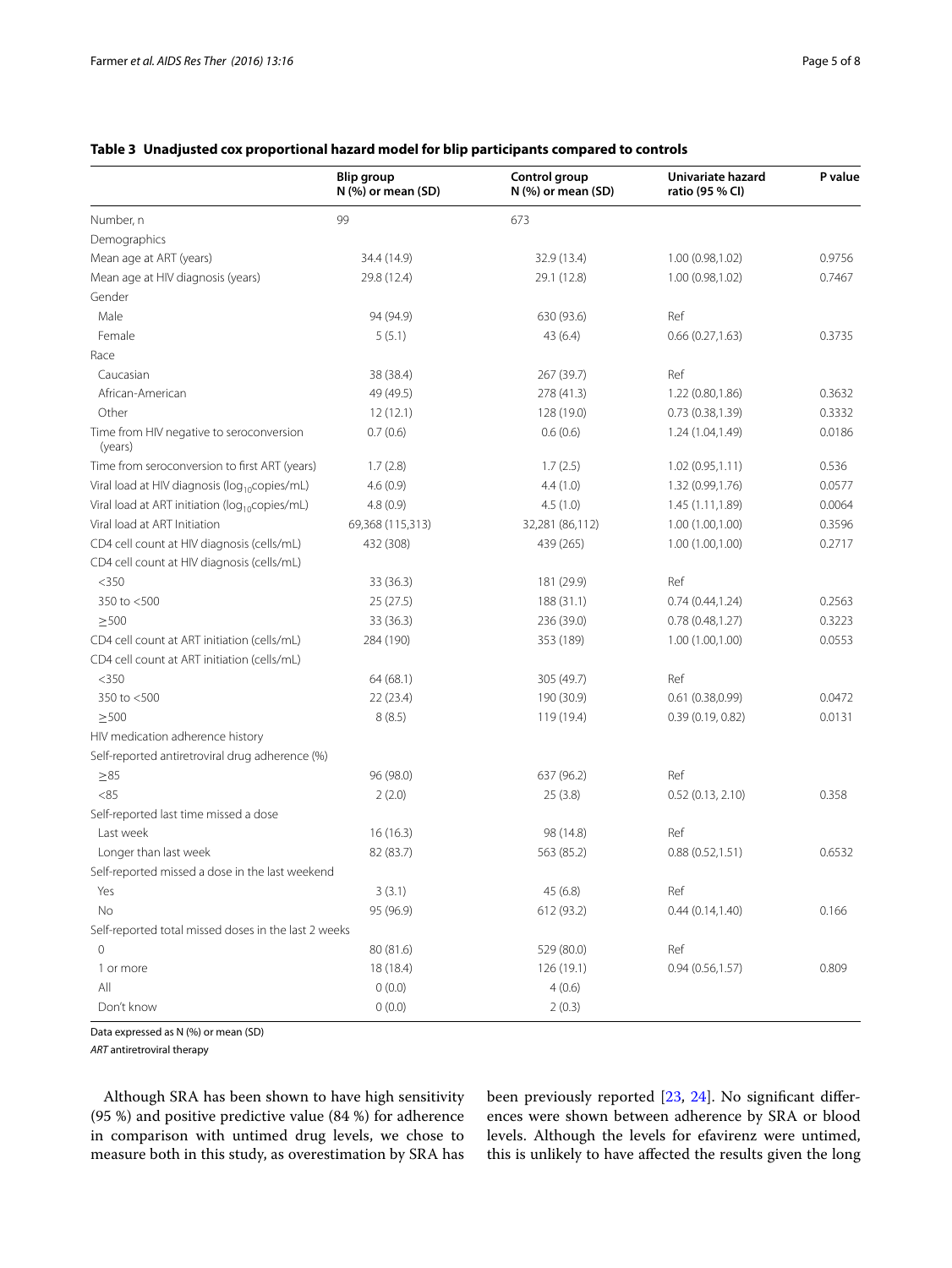| <b>Characteristics</b>                                     | Blip group<br>$N$ (%) or mean (SD) | Control group<br>$N$ (%) or mean (SD) | Multivariate hazard<br>ratio (95 % CI) | P value |
|------------------------------------------------------------|------------------------------------|---------------------------------------|----------------------------------------|---------|
| Number, n                                                  | 99                                 | 673                                   |                                        |         |
| Mean age at ART (years)                                    | 34.4 (14.9)                        | 32.9 (13.4)                           | 1(0.98, 1.02)                          | 0.9737  |
| Race                                                       |                                    |                                       |                                        |         |
| Caucasian                                                  | 38 (38.4)                          | 267 (39.7)                            | Ref                                    |         |
| African-American                                           | 49 (49.5)                          | 278(41.3)                             | 1.14 (0.73,1.78)                       | 0.5773  |
| Other                                                      | 12(12.1)                           | 128 (19.0)                            | 0.68(0.35, 1.35)                       | 0.2727  |
| Viral load at ART initiation (log <sub>10</sub> copies/mL) | 4.8(0.9)                           | 4.5(1.0)                              | 1.42 (1.08,1.88)                       | 0.0123  |
| CD4 cell count at ART initiation (cells/uL)                |                                    |                                       |                                        |         |
| $0 - 350$                                                  | 64(68.1)                           | 305 (49.7)                            | Ref                                    |         |
| 350 to <500                                                | 22(23.4)                           | 190 (30.9)                            | 0.64(0.39,1.05)                        | 0.0793  |
| >500                                                       | 8(8.5)                             | 119 (19.4)                            | 0.45(0.22, 0.95)                       | 0.0365  |
| Self-reported antiretroviral drug adherence (%)            |                                    |                                       |                                        |         |
| $\geq 85$                                                  | 96 (98.0)                          | 637 (96.2)                            | Ref                                    |         |
| < 85                                                       | 2(2.0)                             | 25(3.8)                               | 0.5(0.12, 2.04)                        | 0.3335  |

<span id="page-5-0"></span>**Table 4 Adjusted cox proportional hazard model for blip participants compared to controls**

Data expressed as N (%) or mean (SD)

*ART* antiretroviral therapy

half-life of the drug (40–50 h), thus negating the need for timing relative to administration of the dose. Of note, in one study evaluating the utility of untimed drug levels for efavirenz, 13 (37 %) of 35 subjects had levels  $\langle$ 1 mcg/mL but did not show evidence of virologic failure suggesting that a broader therapeutic range may be necessary [[25\]](#page-7-11).

Given the validity of SRA and drug levels, combined with the high adherence in this population, this study provides additional support that blips are unlikely to be associated with lack of adherence. Alternative hypotheses suggest that blips may be secondary to assay variability, decreased assay sensitivity at lower viral load or release from a latent reservoir  $[10, 11, 26]$  $[10, 11, 26]$  $[10, 11, 26]$  $[10, 11, 26]$  $[10, 11, 26]$  $[10, 11, 26]$ . In a study by Murray et al. [\[10](#page-6-9)], HIV RNA and total and episomal HIV DNA were assessed using a single copy assay with a lower limit of quantification (LLOQ) of <1 copy/mL and the Amplicor assay with a LLOQ of 50 copies/mL. Based on their comparison of the single copy assay to the Amplicor assay, they surmised that blips were due to underreporting of the Amplicor assay and therefore represent true elevations in plasma viral load. Total HIV DNA in peripheral blood was also measured and did not show any increase suggestive of activation of latently infected cells. Since the specific VL assays used in our cohort varied over time and by clinical site, the impact of various assays on blip occurrence could not be assessed in our study.

Vaccinations and intercurrent infection have also been studied as possible causes of blips but with conflicting results [\[7](#page-6-5), [27](#page-7-13)]. While these studies suggested these factors may have an impact on the occurrence of blips, a review published in 2006 noted that most studies were small and retrospective, potentially limiting the significance of the findings [[28\]](#page-7-14). Further evidence against vaccination and intercurrent illness as the etiology of blips was found in a study consisting of frequent viral load sampling every 2–3 days which did not reveal any correlation between the occurrence of blips and either of these elements [\[5](#page-6-3)].

Several studies have also shown no association between host and viral factors such as CD4 cell count, duration of infection/suppression or pre-treatment VL [[3,](#page-6-10) [5](#page-6-3)]. This is in contrast to our results, where we found a statistically significant association in multivariate analysis between a lower CD4 count and higher viral load at baseline and the development of blips. DiMascio et al. [[29\]](#page-7-15) similarly found viral blip frequency to be inversely correlated with higher baseline CD4 count and not with reduced adherence. Differences in patient populations may help explain the conflicting results between studies. For instance, the characteristics of the patients in the DiMascio study were similar to those in our cohort. However, the patients studied by Sklar and Hofstra had higher baseline CD4 counts but similar median viral loads [\[3,](#page-6-10) [30](#page-7-16)].

Furthermore, our NHS participants are unique in several aspects. The high adherence observed in this study is not unexpected as the cohort was composed of US military personnel and beneficiaries with historically high ( $>90$  %) rates of SRA [[31](#page-7-17)]. These participants are provided with free access to healthcare including prescriptions and regular visits to HIV clinicians which may minimize many of the factors shown to impact adherence in studies in other populations. For example, STR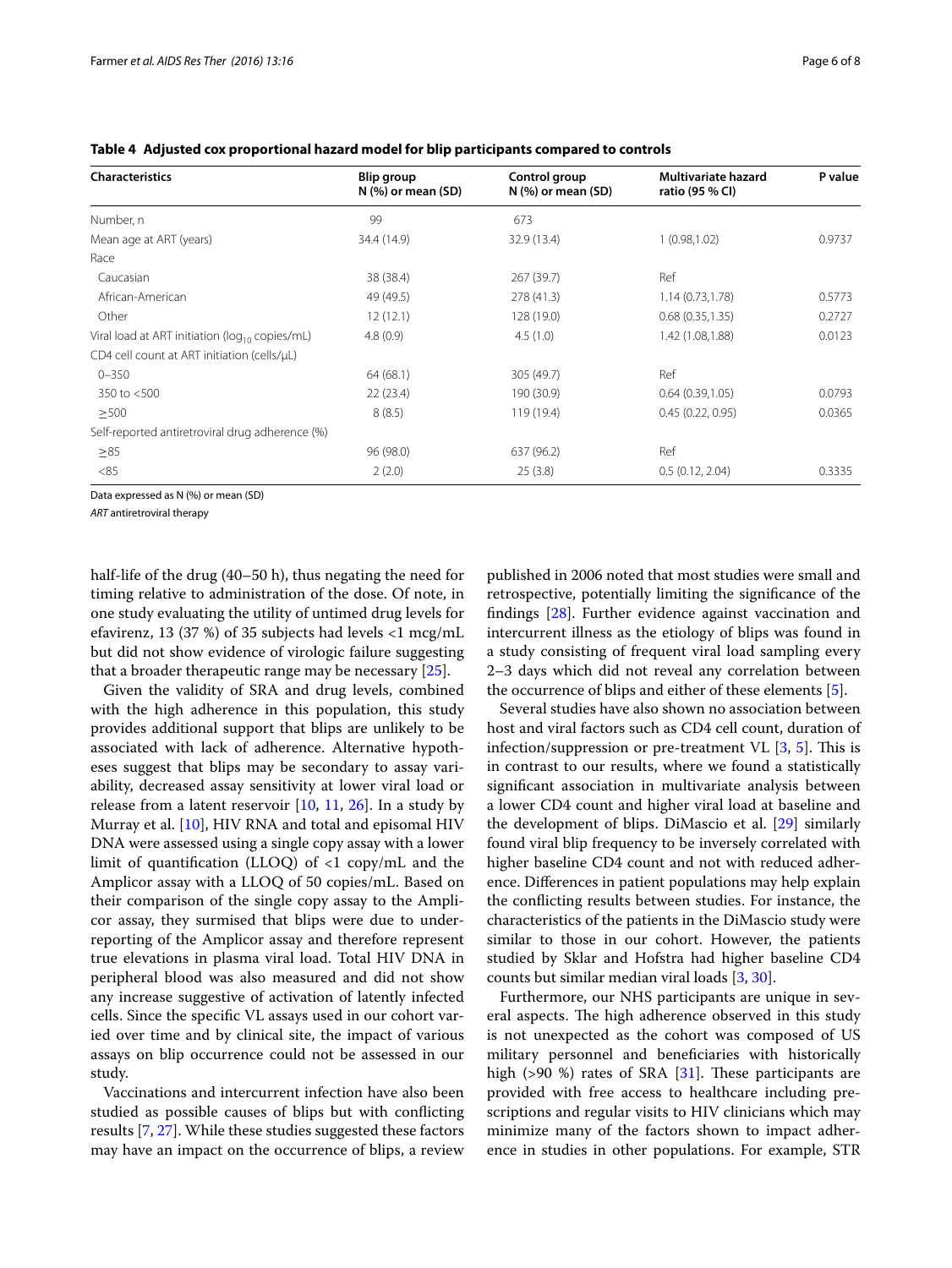adherence can vary in many groups including populations supported by managed care organizations (73 % achieving  $\geq$ 90 % adherence) and HIV-infected women (adherence increased from 78 to 85 % on STR) [[32,](#page-7-18) [33](#page-7-19)]. Typical characteristics that negatively affect adherence in other studies are not typically present or are mitigated in our population including intravenous drug use and homelessness. These factors are less common in the NHS compared to the general population and even compared to the Veterans Affairs system which has a similar government-sponsored healthcare system [[34](#page-7-20)]. In addition, simply being evaluated by a health care provider has been shown to have a positive impact on adherence and NHS study participants are typically seen at least every 6 months [\[35](#page-7-21)]. Other significant strengths of our study include the use of an STR and the occurrence of blips even with the high level of adherence observed, further supporting the hypothesis that blips are unlikely to be attributed to suboptimal adherence.

Our study has several limitations. First, the high overall adherence may have limited the ability to detect any difference between the blip and control group. Also the use of untimed efavirenz levels did not allow for formal assessment of pharmacokinetics. As noted above however, the long half-life of the medication and overall high adherence in this population likely minimize any impact from these "random" drug levels. Ultrasensitive genotype testing could not be performed to evaluate for drug resistance mutations due to the limited volume of repository samples. However, resistance is unlikely to explain blips as these episodes were followed by return to VL suppression without changes in therapy. Finally, different viral load assays were used during the study period and the potential contribution of various VL assay types could not be ascertained.

## **Conclusion**

In conclusion, we observed no association between SRA or drug levels in the occurrence of VL blips and adherence. Other studies have shown that persistent low level viremia may also be a factor, with blips being an artifact of assay limitation. Further study into clinical outcomes and significance of detectable viremia, particularly at a level less than the DHHS-defined cutoff for virologic failure of <200 copies/mL, are needed to define the impact of these findings. In current clinical practice, blips will continue to be observed, even in populations with high adherence, and additional studies investigating alternate etiologies are needed to fully understand the occurrence of blips.

## **Abbreviations**

ART: antiretroviral therapy; VL: viral load; SRA: self-reported adherence; NHS: Natural History Study; EFV/FTC/TDF: efavirenz, emtricitabine, tenofovir; MTR: multi-tablet regimen; STR: single-tablet regimen; PI: protease inhibitors; NNRTI: non-nucleoside reverse transcriptase inhibitors; HPLC: high-performance liquid chromatography; LOD: limit of detection; LOQ: limit of quantification.

## **Authors' contributions**

All authors participated in the design of the study and manuscript preparation. XW performed the statistical analysis. All authors read and approved the final manuscript.

## **Author details**

<sup>1</sup> Infectious Disease Service, San Antonio Military Medical Center, 3551 Roger Brooke Drive, Fort Sam Houston, TX, USA. <sup>2</sup> Infectious Disease Clinical Research Program, Department of Preventive Medicine and Biostatistics, Uniformed Services University of the Health Sciences, Bethesda, MD, USA.<sup>3</sup> Walter Reed National Military Medical Center, Bethesda, MD, USA. 4 Division of Infectious Diseases, Naval Medical Center of San Diego, San Diego, CA, USA.<sup>5</sup> United States Army Institute of Surgical Research, Fort Sam Houston, TX, USA. 6 Henry M. Jackson Foundation for the Advancement of Military Medicine, Inc., Bethesda, MD, USA.

## **Acknowledgements and funding**

The content of this publication is the sole responsibility of the authors and does not necessarily reflect the views or policies of the NIH or the Department of Health and Human Services, the DoD or the Departments of the Army, Navy or Air Force. Mention of trade names, commercial products, or organizations does not imply endorsement by the US Government. Support for this work (IDCRP-000-03) was provided by the Infectious Disease Clinical Research Program (IDCRP), a Department of Defense (DoD) program executed through the Uniformed Services University of the Health Sciences. This project has been funded in whole, or in part, with federal funds from the National Institute of Allergy and Infectious Diseases, National Institutes of Health (NIH), under Inter-Agency Agreement Y1-AI-5072.

#### **Competing interests**

The authors declare that they have no competing interests.

Received: 18 January 2016 Accepted: 14 March 2016 Published online: 22 March 2016

#### **References**

- <span id="page-6-0"></span>1. Gunthard HF, et al. Antiretroviral treatment of adult HIV infection: 2014 recommendations of the International Antiviral Society-USA Panel. JAMA. 2014;312(4):410–25.
- <span id="page-6-1"></span>2. Havlir DV, et al. Prevalence and predictive value of intermittent viremia with combination hiv therapy. JAMA. 2001;286(2):171–9.
- <span id="page-6-10"></span>3. Sklar PA, et al. Prevalence and clinical correlates of HIV viremia ('blips') in patients with previous suppression below the limits of quantification. AIDS. 2002;16(15):2035–41.
- <span id="page-6-2"></span>4. Greub G, et al. Intermittent and sustained low-level HIV viral rebound in patients receiving potent antiretroviral therapy. AIDS. 2002;16(14):1967–9.
- <span id="page-6-3"></span>5. Nettles RE, et al. Intermittent HIV-1 viremia (Blips) and drug resistance in patients receiving HAART. JAMA. 2005;293(7):817–29.
- <span id="page-6-4"></span>6. Podsadecki TJ, et al. Decreased adherence to antiretroviral therapy observed prior to transient human immunodeficiency virus type 1 viremia. J Infect Dis. 2007;196(12):1773–8.
- <span id="page-6-5"></span>7. Jones LE, Perelson AS. Opportunistic infection as a cause of transient viremia in chronically infected HIV patients under treatment with HAART. Bull Math Biol. 2005;67(6):1227–51.
- <span id="page-6-6"></span>8. Jones LE, Perelson AS. Transient viremia, plasma viral load, and reservoir replenishment in HIV-infected patients on antiretroviral therapy. J Acquir Immune Defic Syndr. 2007;45(5):483–93.
- <span id="page-6-7"></span>9. Stosor V, et al. Transient viremia in HIV-infected patients and use of plasma preparation tubes. Clin Infect Dis. 2005;41(11):1671–4.
- <span id="page-6-9"></span>10. Murray JM, et al. Short communication: HIV blips while on antiretroviral therapy can indicate consistently detectable viral levels due to assay underreporting. AIDS Res Hum Retroviruses. 2013;29(12):1621–5.
- <span id="page-6-8"></span>11. Ruelle J, et al. HIV-1 low-level viraemia assessed with 3 commercial realtime PCR assays show high variability. BMC Infect Dis. 2012;12:100.